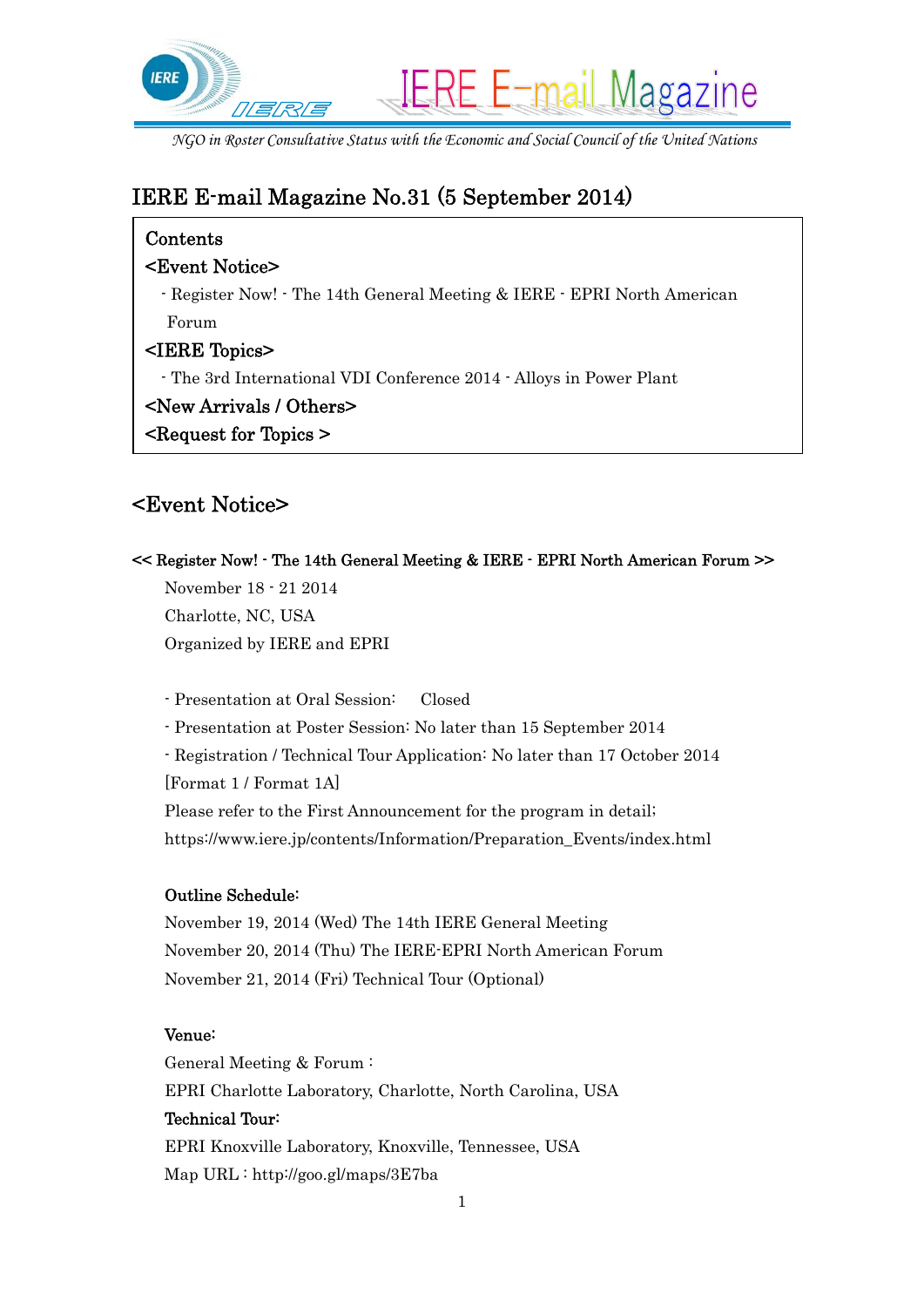

*NGO in Roster Consultative Status with the Economic and Social Council of the United Nations* 

#### Keynote Speech: [at GM on 19 Nov.]

- Mr. Robin E. Manning, Executive Vice President and Chief External Relations Officer and Senior Vice President, Shared Services, Tennessee Valley Authority

- Dr. Arshad Mansoor, Senior Vice President R&D, EPRI on "The Value of an Integrated Power System"

#### Overall Conference Chair:

Mr. Clark W. Gellings, Fellow, EPRI, USA

#### Common Theme:

"The Integrated Grid - Realizing the full value of central and distributed energy resources"

#### Session Theme:

#### The 14th IERE General Meeting

Session A: Innovations in Wholesale Markets and Rate Design Session B: Strategies for Integrating Distributed Energy Resources and their Role in Tomorrow's Energy Landscape with Grid Planning and Operation

#### The IERE - EPRI North American Forum

Session C: Deployment of Advanced Distribution and Reliability Technologies Session D: Distributed Resources Technologies

#### Poster Session:

Presentation at Poster Session: No later than 15 September 2014 The Poster Session is organized under the framework of IERE's "Young Academy" activity. Although presentations by any participants (at any age) are expected, IERE and EPRI especially encourage university students, academic researchers etc. to participate in presentations at Poster Session under the common theme of General Meeting and Forum.